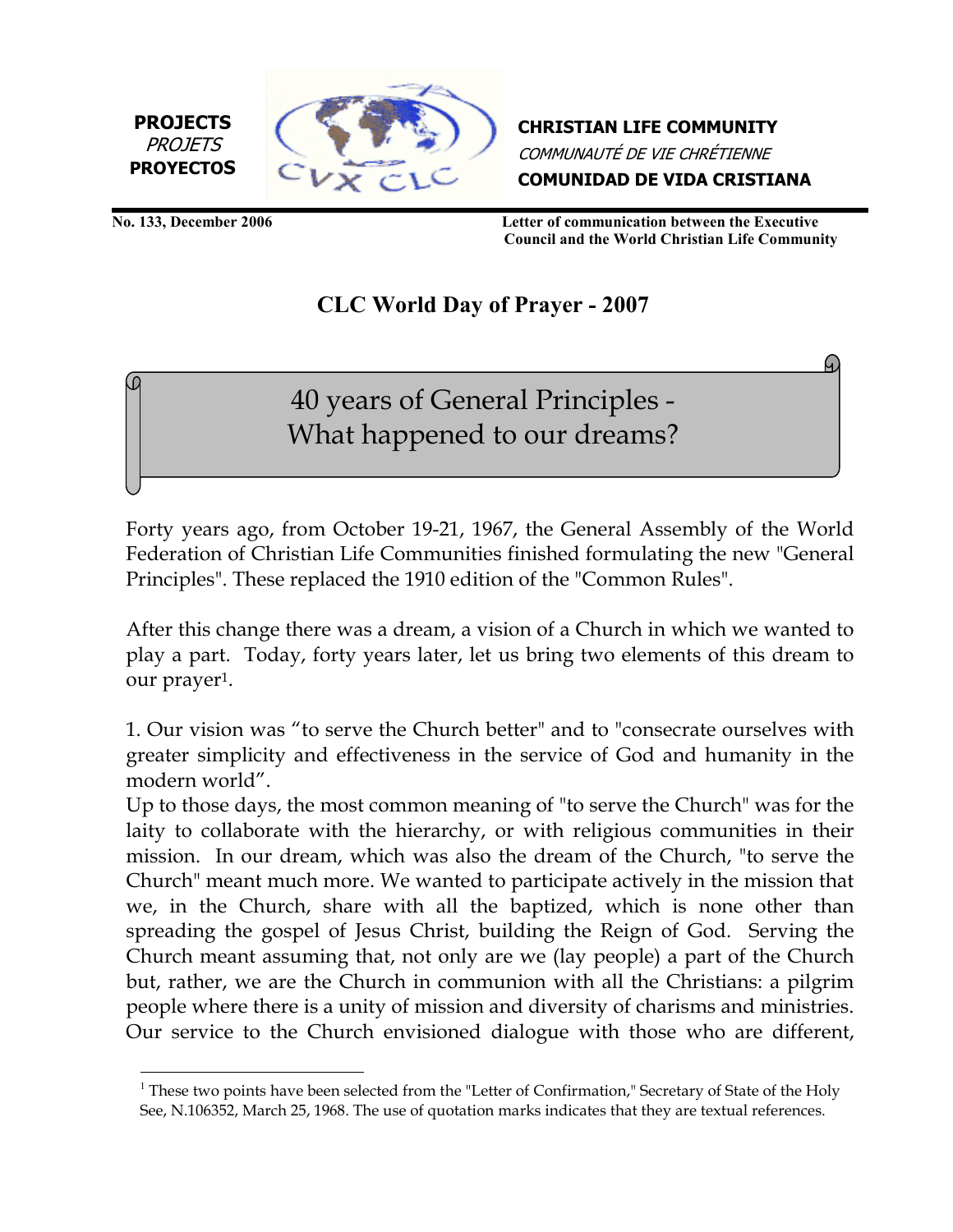beginning with ecumenism and proceeding to dialogue with the cultural and social expressions of the modern world, including inter-religious dialogue. Our service to the Church would lead us to collaborate with many, including the hierarchy, organizing ourselves to take on apostolic initiatives and acquiring the appropriate formation in view of the mission. Perhaps, we understood that our "service to the Church" was service to the mission of Christ…that its purpose is not specifically to the Church itself, but that only in the Church and *through* the Church could we, as CLC, live and develop this dream.

However, we also understood that whatever its form, this dream urged us outward, as an adult person relates to his/her mother, or as a mature married couple able to develop a non-possessive union of the two spouses. We wanted to drink from the source and generously pour our water into our daily milieus of work, family, society, economy, politics, studies, etc. Communion and mission, discipleship and apostolate, adulthood in the faith - that is what we dreamed of. We started out with a new spirit in a Church that wanted us free so that we could serve and be available and enterprising.

In the 1990 modifications introduced into the General Principles, we sought to complete the 1967 version with all we had learned since then. In particular, this call for emphasizing the apostolic character and consolidating the great step forward of being one World Community in the service of one world: a body for the mission.

 No doubt, we are still developing this dream, taking steps backward and forward. Often, we want to return to old securities, to having others telling us what to do, where and how. On the other hand, there are times when we are audacious and even irresponsible. We presume to do everything ourselves not taking advantage of the help and contributions that are offered us. The reassessment and emergence of the lay state in its purest form is not a process of auto-affirmation or a re-vindication, but a process of maturation that includes the hierarchy and the religious.

What kind of service do we give today to the Church, to God and to the men and women of today's world? How do our General Principles help us? How do we relate to others in the Church and beyond?

2. It was a question of "renewing our association according to the spirit and norms of the Second Vatican Council".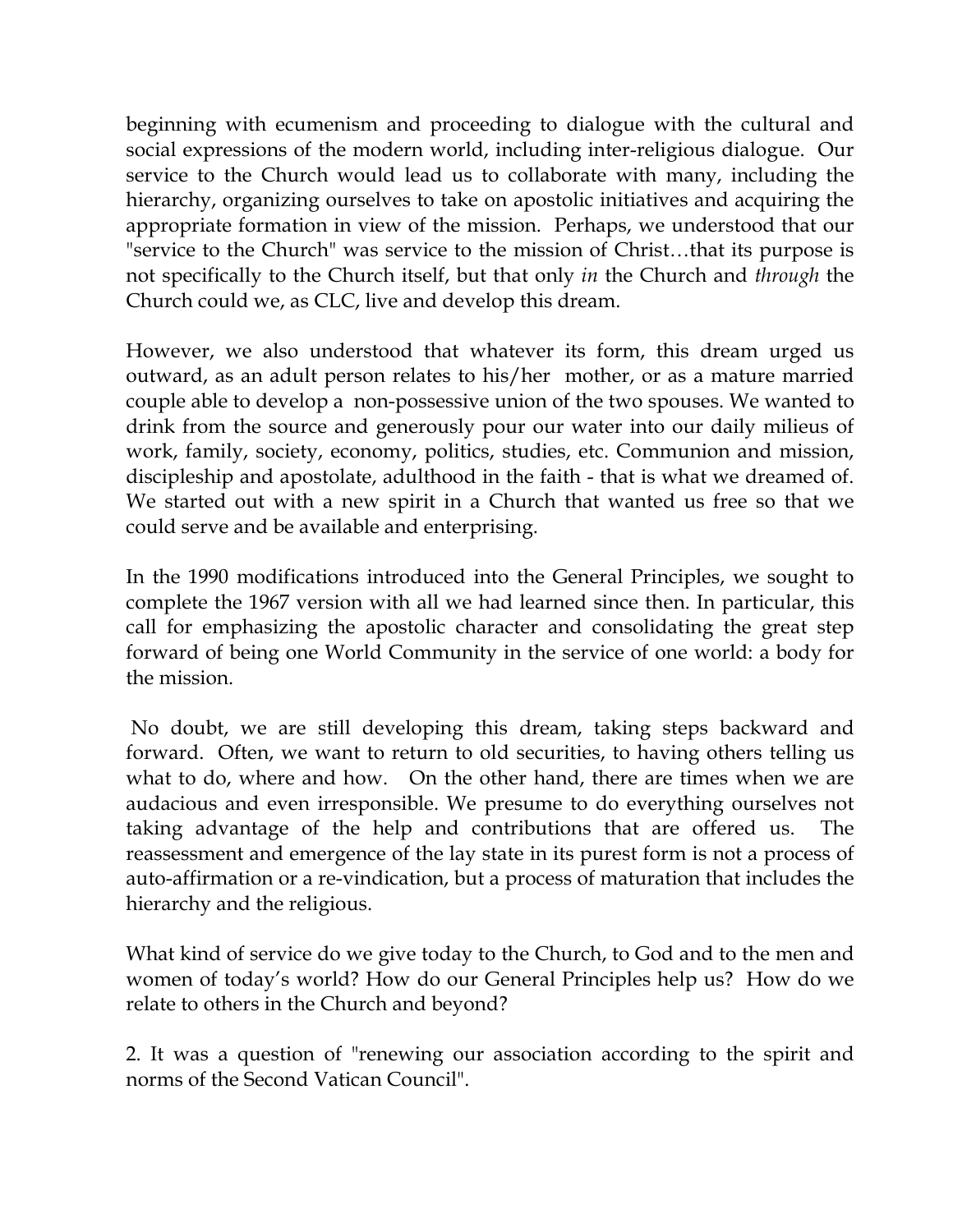In the historical narrative of Louis Paulussen, we read<sup>2</sup>: "... little by little we began to discern more clearly the excellent aspects of our General Principles. They were practically ready in 1964 and could have been submitted to the General Assembly in Bombay in December 1964. But it was evident that we thought it was best to wait until the closing of Vatican II before presenting the new Principles in their definitive form."

These were, without doubt, times of grace for the Church. The dream of CLC was inserted into the Council renewal which included, among other things, the vision of a freer and more missionary Church; a humbler Church, servant of all, nearer to the poor, simpler in its practices and customs, respectful of those outside her and grateful for the part of truth that they possess, free of political and economic powers and of the complications of their influences. In this vision, important topics arose: liturgical reform, openness to dialogue with the modern world, theological renewal, Episcopal collegiality, ecumenism, the recovery of the origins and traditions that go beyond the last centuries.

 Not less important was the renewal of biblical studies and recourse to the Word of God in the framework of faith communities where one could share, in a process of integrating faith and life in the light of Holy Scripture in order to strengthen the apostolic mission.

In this framework, the General Principles were the expression of a community of lay faithful written after "continued deliberation for several years"3. These were the rich pre-conciliar years and the years of the Council itself. For this reason, we could say that the dream of CLC was to give life to the Council, leading it to life and to practice. The composition of the General Principles was simple and clear, but it sought to include all these rich topics towards which the Holy Spirit was moving the Church. The Preamble is the center and the soul of everything. The rest are concentric circles around the Preamble.

An important aspect in all this, present in the General Principles, was the reassessment of the laity not only from the point of equality in the mission, but also from the recovery of the original sources which had remained only for the religious and the clergy, although even they had moved away from them. In the

l.

 $2$  Paulussen [s.j.], Louis: God Works In This Way: Origins of the Community of Christian Life. Supplement of PROGRESSIO Nº 14, June, 1979, [pg] 46.

<sup>&</sup>lt;sup>3</sup> Secretary of State Nº 106352: Letter of Confirmation, March 25, 1968.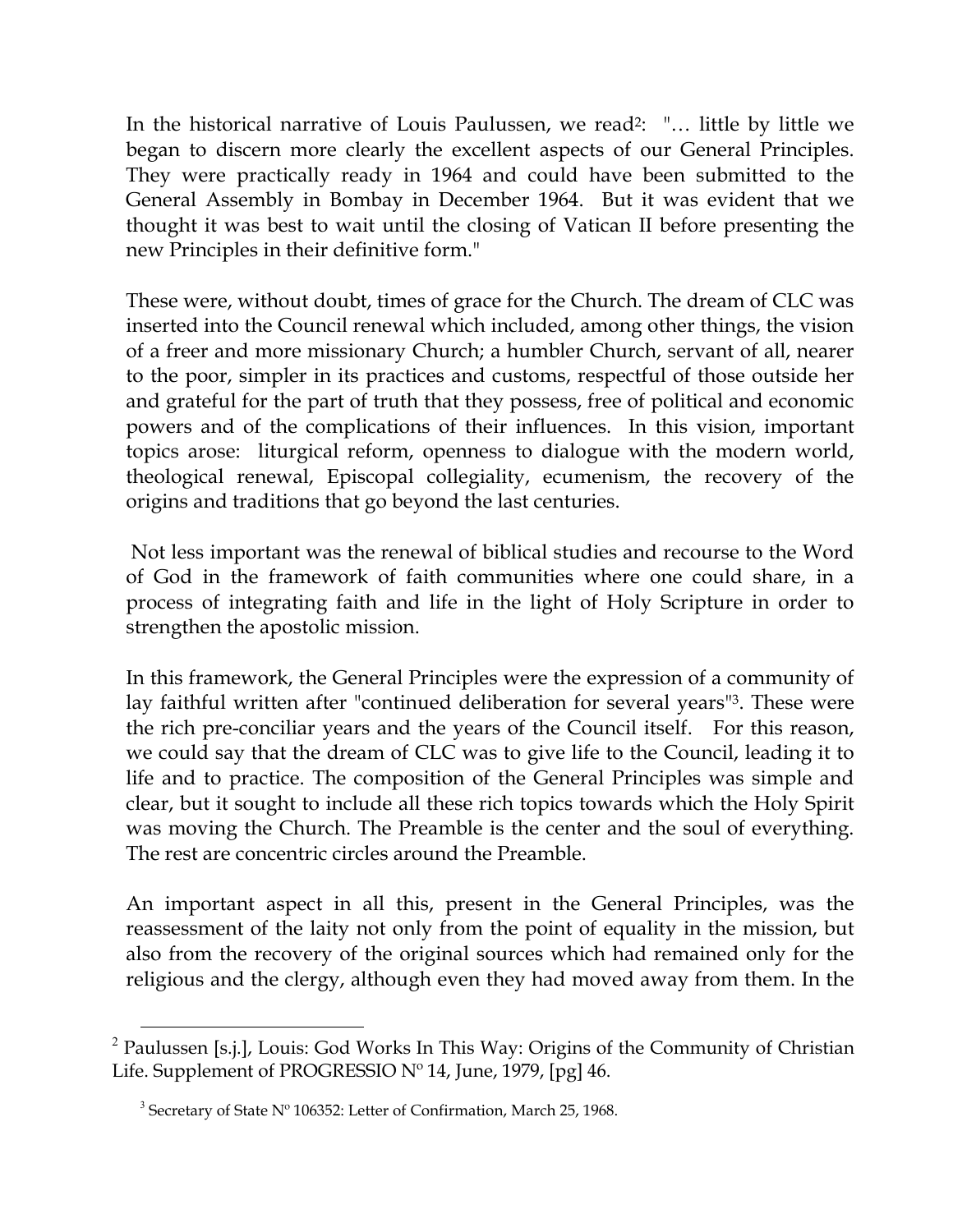dream manifested in the G.P., the apostolic view evolves from being with Jesus, accompanying him in his apostolic life, knowing him intimately. For this to happen, it was necessary to return to the specific source: the Spiritual Exercises of Saint Ignatius of Loyola.

The CLC saw itself as a community of life and faith arising from the Spiritual Exercises, and having a particular vocation in the Church composed of those who would continue along this road.

But, things are not always so transparent and simple. The Council process took many years, and, in some ways, we are still living with advances and setbacks, with frustrations and joys. Since the first announcement in 1959 until the promulgation of the new Code of Canon Law in 1983, the Church can speak of 24 years of the conciliar process in regard to the production of orientations and fundamental texts.

Similarly, the CLC process has also lasted many years: from the first drafts of the G.P. in 1964, to the last papal and canonical approval in 1990. We could talk about a 26 year process of shaping the renewed CLC identity. We know the difficulties in both processes and, at times, we tend to become discouraged and declare that we need another Council when we have not yet put this one diligently into practice. On the other hand, we seldom question why we have not taken seriously what these processes implied, why we tend to go backwards or abandon them, why we throw out decisions made through the Spirit. Sometimes, we are paralyzed by apprehensions, divided by personal preferences, betrayed by haste, disoriented by desires for greatness. We are blinded by idealizing the past. Contrary to what the past teaches us, we are led at times to believe that new councils or new processes won't come into contact with our sin and with the temptations characteristic of any serious effort.

## Some suggestions for the period involving the CLC World Day of Prayer:

Before the day itself …individually (personal time) and in community:

a) Reread the Preamble of the General Principles several times and, according to the time that we have, read the successive concentric circles around them. Those who participated in the Assembly in Guadalajara '90 will remember the "Groups of Community Reading," in which we read each paragraph slowly and sought connections with our basic experiences, movements, difficulties, projects, etc.